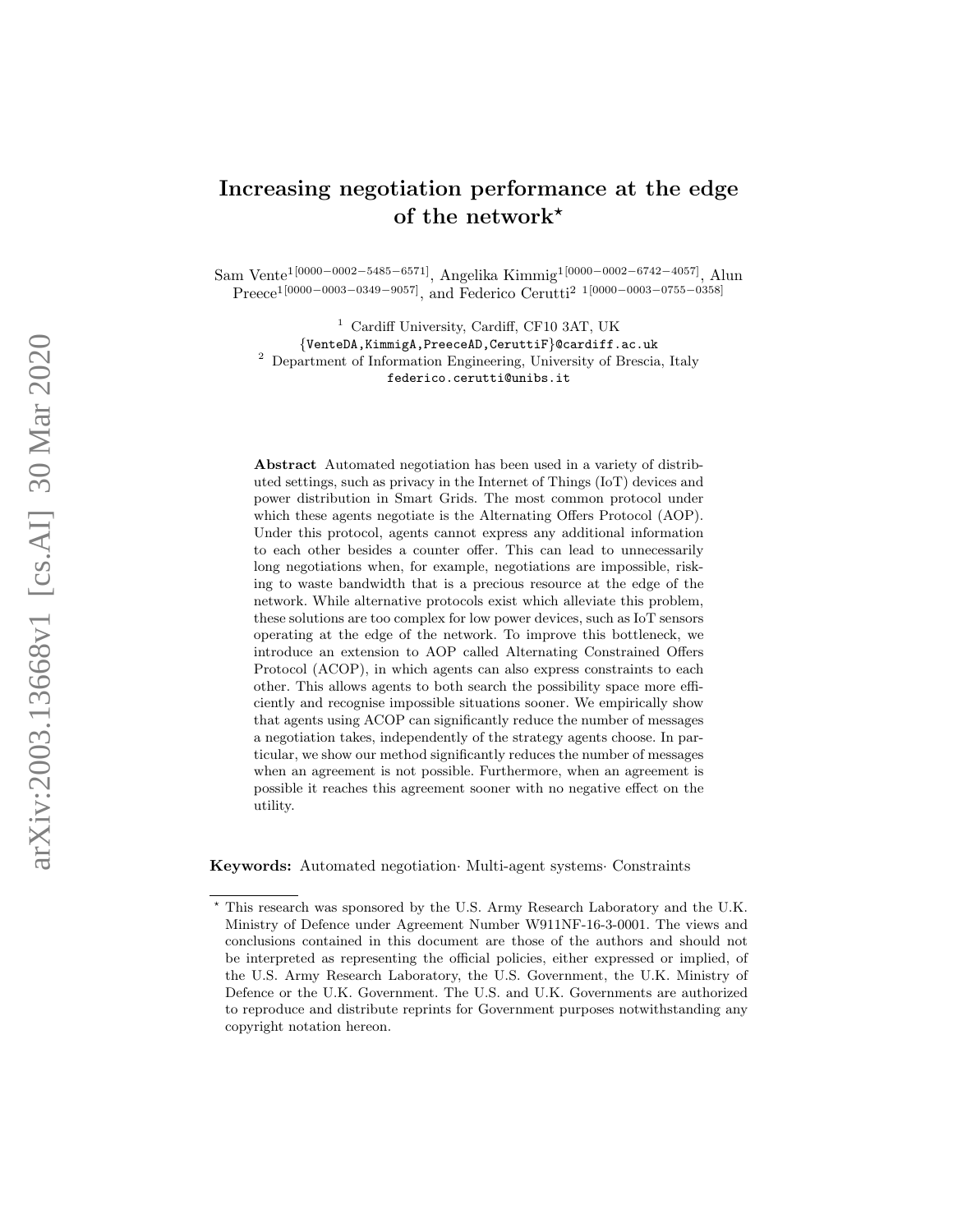### 1 Introduction

Autonomous agents, in particular those at the edge of the network—near to the source of the data like single or cooperative sensors—often need to coordinate actions to achieve a shared goal: for instance, they might need to negotiate either access to local data to learn a shared model; or access to a shared resource like bandwidth; or joint actions for complex activities such as patrolling an area against wildfires (cf. Section [2\)](#page-1-0).

Automated negotiation can provide a solution, by allowing agents to reach a mutual consensus on what should and what should not be shared. However, the standard method of negotiation under the Alternating Offers Protocol (AOP, Section [3\)](#page-3-0) [\[1\]](#page-13-0) can be resource intensive and in particular bandwidth intensive due to the number of messages that need to be exchanged before an outcome can be determined. This might be particularly wasteful when considering autonomous agents at the edge of the network, which have limited bandwidth resources. At the same time, because such agents are often deployed on low-power devices, they cannot be equipped with extremely complex reasoning capabilities able to learn and predict other agents' behaviour.

In Section [4](#page-4-0) we present a novel extension of AOP called Alternating Constrained Offers Protocol (ACOP), that provides a suitable trade-off between reasoning capabilities and bandwidth usage, allowing agents to express constraints on any possible solution along with the proposals they generate. This allows agents to search more effectively for proposals that have a higher probability of being accepted by the adversary. To measure the impact of this on the length and outcomes of negotiations, we perform empirical analysis on a dataset of simulated negotiations (Section [5\)](#page-5-0). To summarise, in this work we will address the following questions:

- Q1 Do negotiations operating under ACOP exchange fewer messages than negotiations operating under AOP in similar scenarios?
- Q2 Does adopting ACOP negatively impact the outcome of negotiations when compared to negotiations using AOP?

Results summarised in Section [6](#page-9-0) provide evidence that negotiations operating under ACOP require substantially fewer messages than negotiations operating under AOP, without negatively affecting the utility of the outcome.

### <span id="page-1-0"></span>2 Context and Motivating Examples

Automated negotiation [\[5\]](#page-13-1) is a wide field: while our focus is much narrower, it encompasses a substantial number of application domains such as but not limited to, resource allocation, traffic flow direction, e-commerce, and directing Unmanned Vehicles (UxVs) [\[20,](#page-14-0)[13,](#page-14-1)[21\]](#page-14-2). As mentioned before, the most commonly used protocol for automated negotiation, AOP, can require large amounts of messages to be communicated before an outcome can be determined. While more sophisticated methods that alleviate communication bottlenecks by using, for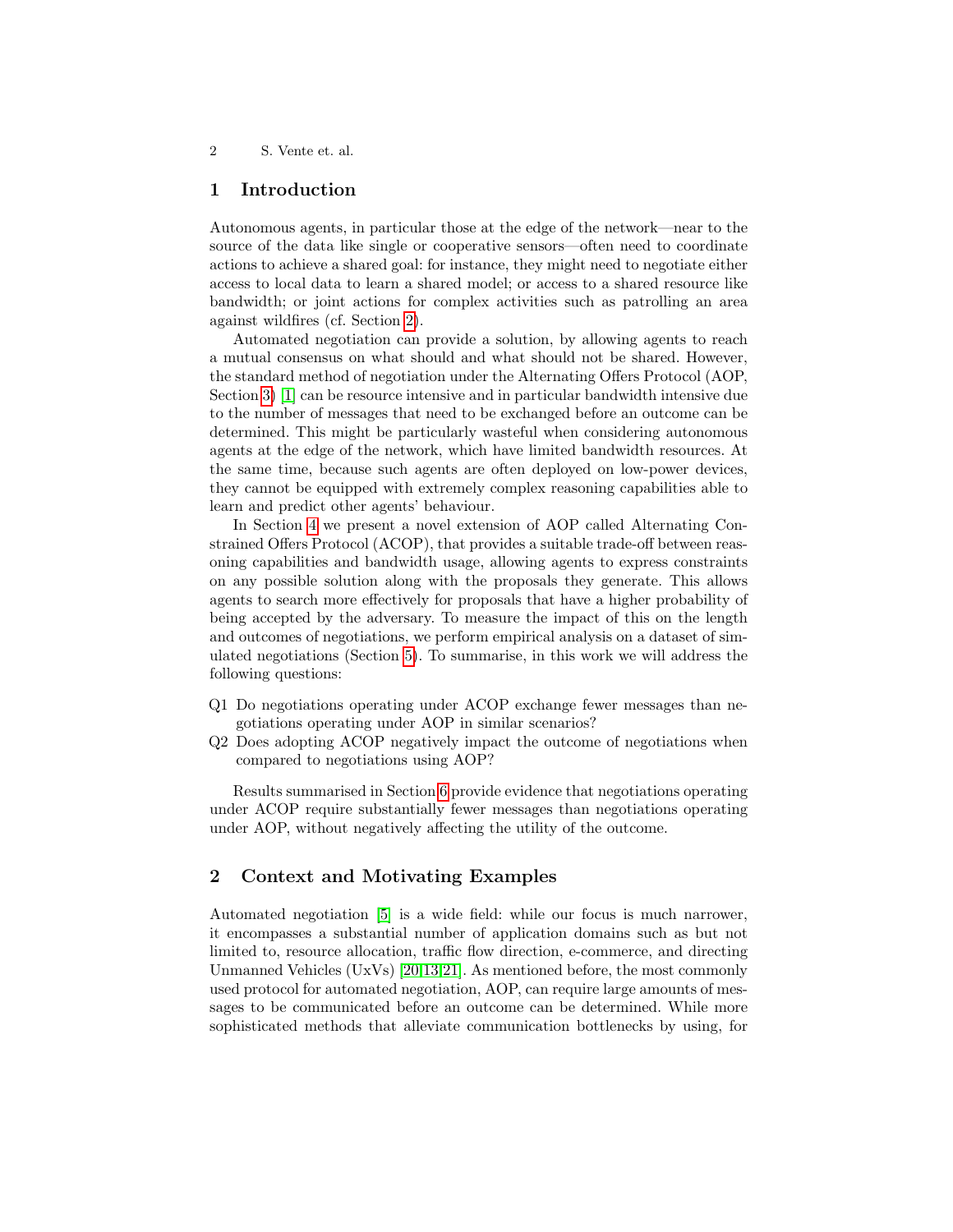example, fully-fledged constraint satisfaction solvers [\[6\]](#page-13-2) exist, these can include very complex reasoning that is not appropriate for agents deployed on low-power devices that operate at the edge of a network. Additionally, many of these solutions require a neutral third party to act as a mediator, which is not always possible in distributed or adversarial settings. Below we will explore three examples to illustrate some of these applications.

Firstly, autonomous agents can share the burden of learning a model. Federated Learning is a machine learning setting where the goal is to train a highquality model with training data distributed over a large number of agents, each possibly with unreliable and relatively slow network connections [\[12\]](#page-14-3) and with constraints such as limited battery power. For instance, in [\[17\]](#page-14-4) the authors introduce an incentive mechanism using auction-like strategies to negotiate with bidding in a format similar to [\[18\]](#page-14-5).

A second domain concerns the negotiation of wireless spectrum allocation [\[18](#page-14-5)[,9\]](#page-13-3). For instance, due to the low cost of IP-based cameras, wireless surveillance sensor networks are now able to monitor large areas. These networks thus require frequency channels to be assigned in a clever way: to this end, in [\[9\]](#page-13-3) the authors propose to use a text mediation protocol [\[11\]](#page-13-4).

Consider now our third case, that involves a fully distributed and autonomous surveillance system such as using Unmanned Aerial Vehicles (UAVs) to patrol an area at high risk of wildfires. Each UAV is fully autonomous and equipped with processing capability for analysing their sensor streams and detect early signs of wildfire. The uplink to the command control centre is via a slow and unreliable satellite connection. However, each UAV is aware of the existence of other UAVs via low-bandwidth wireless connections. Each UAV has access to commercial-grade GPS. All UAVs are programmed to jointly cover a given area, and have access to high-quality maps of the area which includes detailed level curves. For simplicity, let us assume that the area is divided into sectors, and each UAV announces the sector where it is, and the sector where it intends to proceed.

Each UAV begins its mission randomly choosing a direction, and hence the next sector it will visit. Its main goal is to preserve its own integrity—after all it is worth several hundreds thousands dollars—while collaborating towards the achievement of the shared goal. It is therefore allowed to return to base, even if this will entail that the shared goal will not be achieved. Examples of this include, when its battery cell level is too low, when adverse weather conditions affect the efficiency of the UAV rotors, or when it has been damaged by in-flight collision or some other unpredictable situation. In the case two UAVs announce that they are moving towards the same sector, a negotiation between them needs to take place in order to achieve coverage of the sector, while avoiding unnecessary report duplication.

Let us suppose UAV1 receives an update that UAV2 can visit sector Sierra, the same sector it was also aiming at. It can then send a negotiation offer to UAV2 asking to be responsible for Sierra. UAV2 most likely will at first reply that it should take care of Sierra, while UAV1 can take care of the nearby Tango: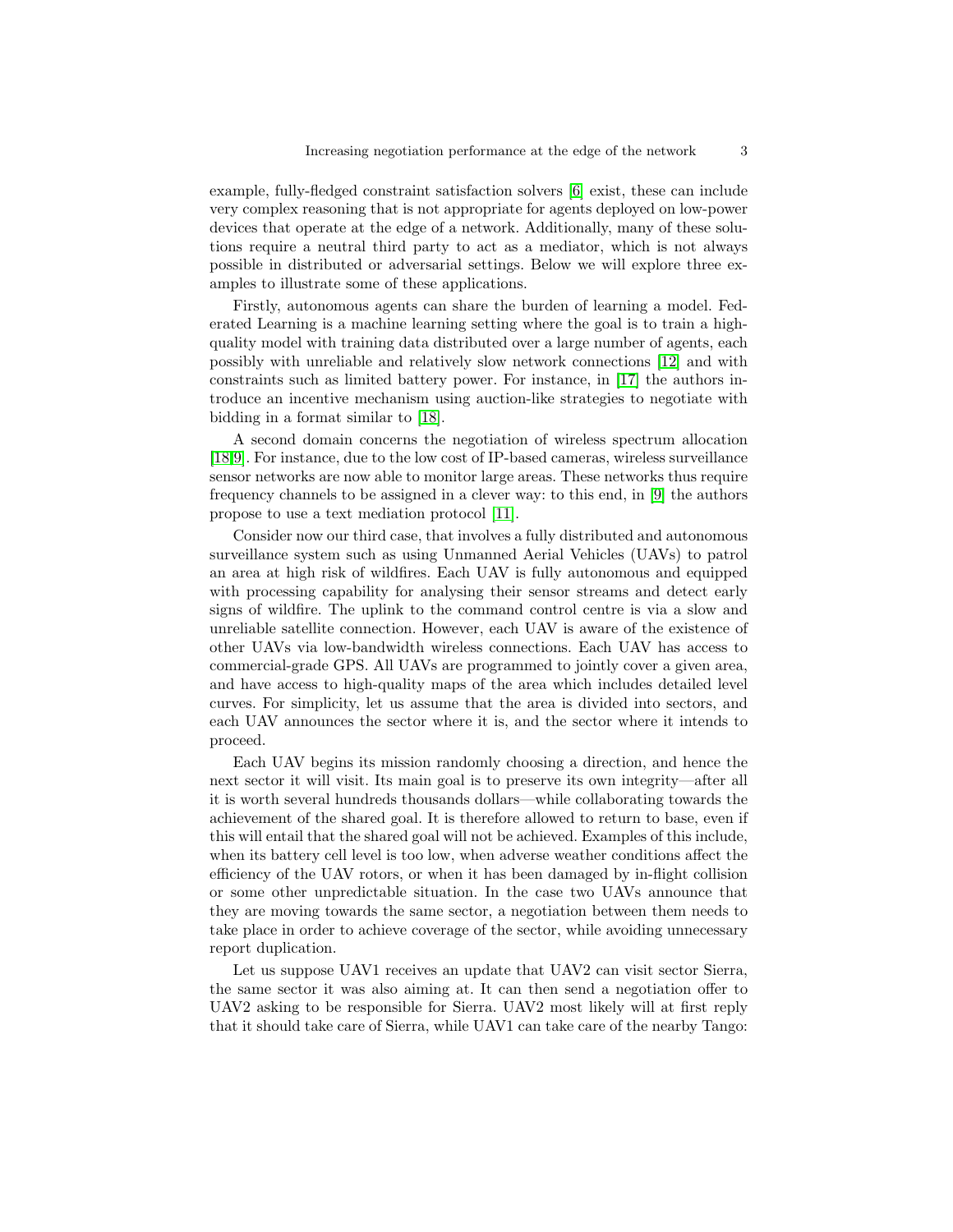after all, it announced it first, it is already en route, and it needs to protect its own integrity. Let us suppose that UAV1 knows that with its current power level and/or performance of its 18 rotors, it cannot visit sector Tango as it would require a substantial lifting. It would then be useful for it to communicate such a constraint, so to shorten the negotiation phase and proceed towards an agreement (or a certification of a disagreement) in a short time frame. Indeed, knowing of UAV1's constraint, UAV2 can accept to visit Tango, or maybe not, due to other constraints. In the latter case, UAV1 can then quickly proceed to search for other sectors to visit, or, alternatively, to return to base.

This last example illustrates potential uses of being able to communicate constraints to other agents. In the next section we will set up the necessary theory to discuss our proposed solution.

# <span id="page-3-0"></span>3 Background in Alternating Offers Protocol

Firstly we will give a brief overview of the basic negotiation theory used in this work. Here all negotiations are assumed to be *bilateral*, meaning between only two agents, referred to as A and B respectively. The negotiation space, which is denoted  $\Omega$ , represents the space of allowable proposals. This consists of the product of several sets called issues, each containing a finite number of elements called *values*. So, to reiterate, when we write  $\Omega = \prod_{i=0}^{N} A_i$  with  $|A_i| = M_i$  that means that the negotiation consists of  $N$  issues consisting of  $M_i$  values. In the case that  $\forall i, j \in \{1, ..., N\} : A_i = A_j$  we may also write  $\Omega = \Lambda^N$ . Each agent is also assumed to have a *utility function*  $u_A, u_B : \Omega \to \mathbb{R}$  which each induce a total preorder  $\succeq_A$  and  $\succeq_B$  on  $\Omega$  via the following relation

$$
\forall \omega, \zeta \in \Omega : \omega \succeq_A \zeta \iff u_A(\omega) \ge u_A(\zeta)
$$

and analogous for B, allowing the agents to decide whether they prefer one proposal to another, vice versa or are indifferent towards them. Each agent also has a reservation value  $\rho_A$ ,  $\rho_B$  respectively, which is the minimum utility an offer must have to an agent to be acceptable. A utility function  $u$  is called *linearly* additive when the following identity holds:

$$
\forall \omega \in \Omega : u(\omega) = \sum_{i=1}^{n} w_i e_i(\omega_i)
$$
 (1)

Here  $\sum_{i=0}^{N} w_i = 1$  and  $\forall i \in \{1, ..., N\} : w_i \in [0, 1]$ . Here the  $w_i$  represents the relative importance of the ith issue. This makes explicit that the assignment of any issue does not influence the utility of any of the other issues.

The way in which the agents communicate is detailed by the protocol. This is a technical specification of the modes of communication and what types of communication are allowed. The most commonly used protocol is called the Alternating Offers Protocol (AOP). In this protocol, the agents have only three options: make a proposal, accept the previous proposal or terminate the interaction without coming to an agreement. Here we use  $\omega^t$  to denote the offer made at time-step  $t$ . Note that  $t$  is discrete.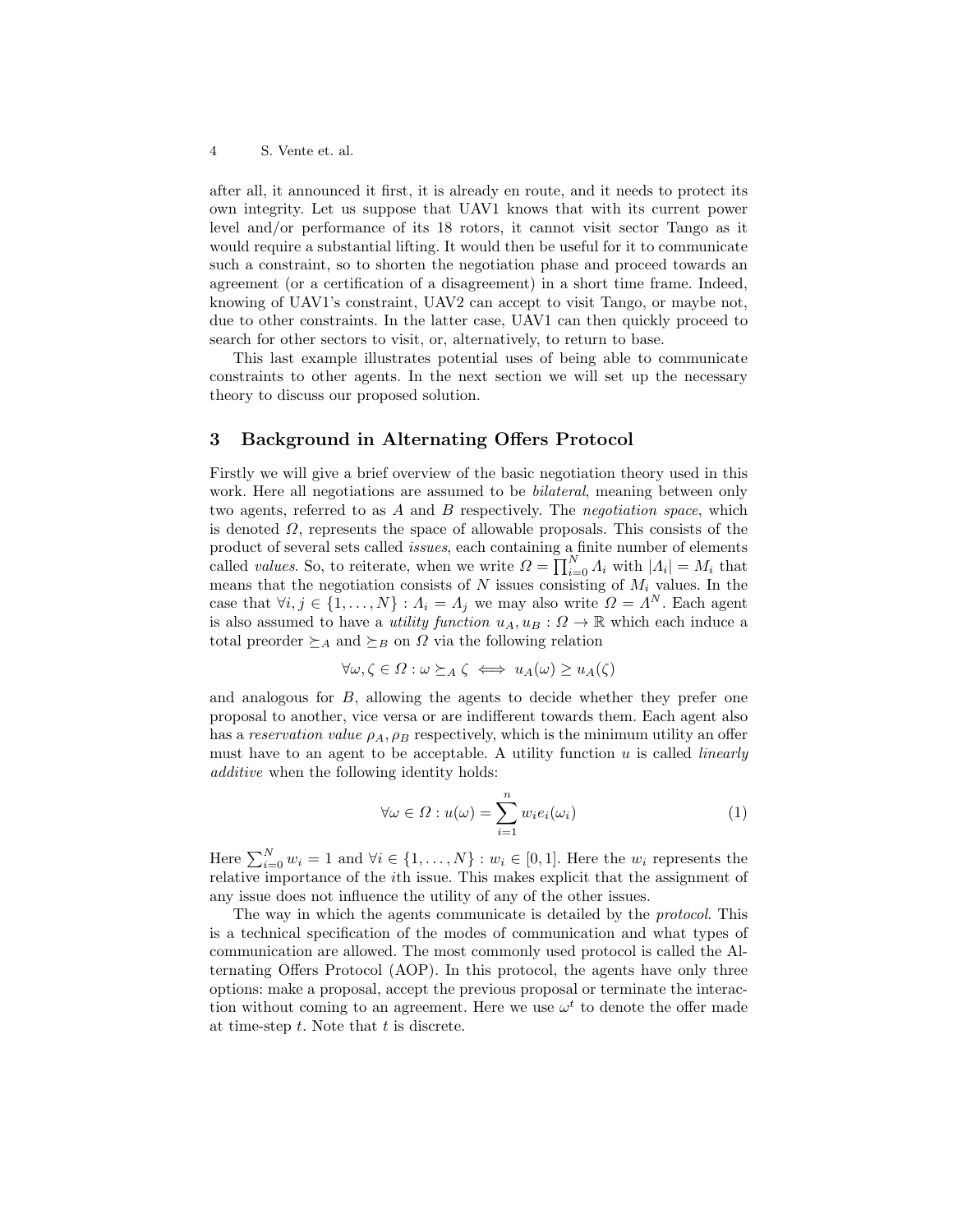Finally, agents explore the negotiation space according to their strategy. Two well known examples, known as *zero intelligence* and *concession* [\[3\]](#page-13-5). The zero intelligence strategy is also referred to as a random sampling strategy. Agents using a random sampling strategy generate offers by simply defining a uniform distribution over the values of each issue, and constructs offers by sampling from those distributions until they find one that is acceptable to them. Agents using a concession strategy might just simply enumerate the offers in the negotiation space in descending order of preference, either until the other accepts or until they are unable to find offers that they find acceptable. We will use these two strategies in our empirical analysis below. Both these strategies are well known in the literature [\[14,](#page-14-6)[2,](#page-13-6)[19](#page-14-7)[,7,](#page-13-7)[4,](#page-13-8)[16](#page-14-8)[,8\]](#page-13-9). Zero Intelligence agents are often used as a baseline for benchmarks and concession strategies in various forms are well studied [\[3\]](#page-13-5). We therefore use them here as a proof of concept.

# <span id="page-4-0"></span>4 Our Proposal: Alternating Constrained Offers Protocol

Almost any negotiation is subject to certain constraints. For example, a good faith agent will never be able to agree to sell something they do not have. When constraints are incompatible, this can dramatically increase the length of the negotiation, since under AOP there is no way to communicate boundaries of acceptable offers. In an effort to alleviate this problem, without introducing too much complexity, we propose an extension of AOP called Alternating Constrained Offers Protocol (ACOP). Using this protocol agents have the opportunity to express a constraint to the opponent when they propose a counter offer. This constraint makes evident that any proposal not satisfying this constraint will be rejected apriori.

In this way, agents can express more information to the opponent about which part of the negotiation space would be useful to explore without having to reveal too much information about their utility function. This can even present some strategic options. Cooperative agents could express all their constraints as fast as possible to give the opponent more information to come up with efficient proposals. On the other hand, more conservative agents can express constraints only as they become relevant, which might lead to expose fewer information in the case the negotiation terminates with an agreement before exposing red lines. In this work we focus on the use of atomic constraints. These are constraints that express which one of single particular issue value assignments is unacceptable. These constraints can either be given to the agent apriori, or they can be deduced by the agent themselves. Especially in the discrete case with linear utility functions, a simple branch and bound search algorithm can be enough to deduce where certain constraints can be created, which we illustrate with the following example.

<span id="page-4-1"></span>*Example 1.* Let  $A, B$  both be negotiation agents having the reservation value  $\frac{1}{3}$ and linear additive utility functions  $u_A, u_B$  respectively, using uniform importance weights. Furthermore, let  $\Omega = \Lambda^3$  with  $\Lambda = \{v_1, \ldots, v_6\}$ . Therefore we have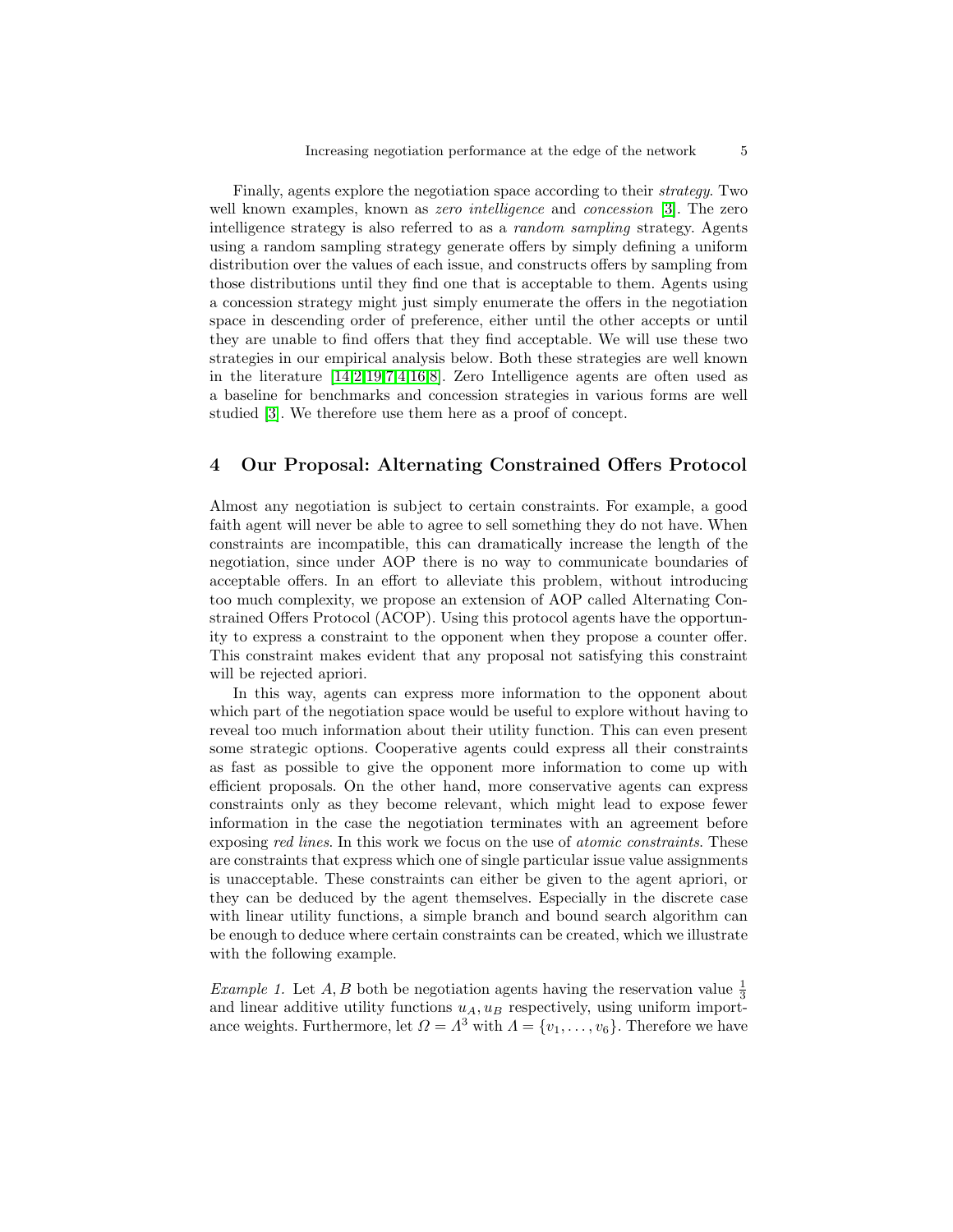3 issues, with 6 values each. In this setup we can represent  $u_A$  and  $u_B$  as matrices which are depicted in Figure [1,](#page-5-1) with the rows representing the issues and the columns possible values. For example the offer  $\omega = (v_1, v_1, v_1)$  would have 0 utility for  $A$  and thus be unacceptable but utility 1 for  $B$  and be acceptable. Due to the scale of the potential losses  $A$  can deduce using branch and bound that  $\omega_2 = v_2$  can never be part of a solution they could accept. Therefore they can record this constraint, and express this to  $B$  according to their strategy. An example of a negotiation under ACOP of this scenario can be seen in Figure [2.](#page-6-0)



<span id="page-5-1"></span>Figure 1. Utility matrices for A and B respectively for example [1](#page-4-1)

This kind of reasoning is simple enough that it could be evaluated in response to new information, such as an opponent ruling out a crucial option during a negotiation. These constraints can help agents find acceptable options more efficiently, but are also useful to help agents terminate faster by letting them realise that a negotiation has no chance of succeeding. For example, when each possible value of a particular issue is ruled out by at least one of the participants, agreement is impossible and the agents can terminate early.

# <span id="page-5-0"></span>5 Experimental methodology

Our empirical analysis provides evidence that ACOP improves over AOP in terms of negotiation length and does not negatively impact utility. We simulated a variety of negotiations with randomly generated problems and agents using either a random sampling or concession strategy as defined earlier, both under AOP and ACOP. At the end of a simulation we recorded metrics such as length of the negotiation and the outcome. In this section we will first detail how the problems were generated and how the simulations were run. Then we will discuss the results in more detail in the next section.

### 5.1 Problem generation

To run a simulation of a negotiation, four things are required: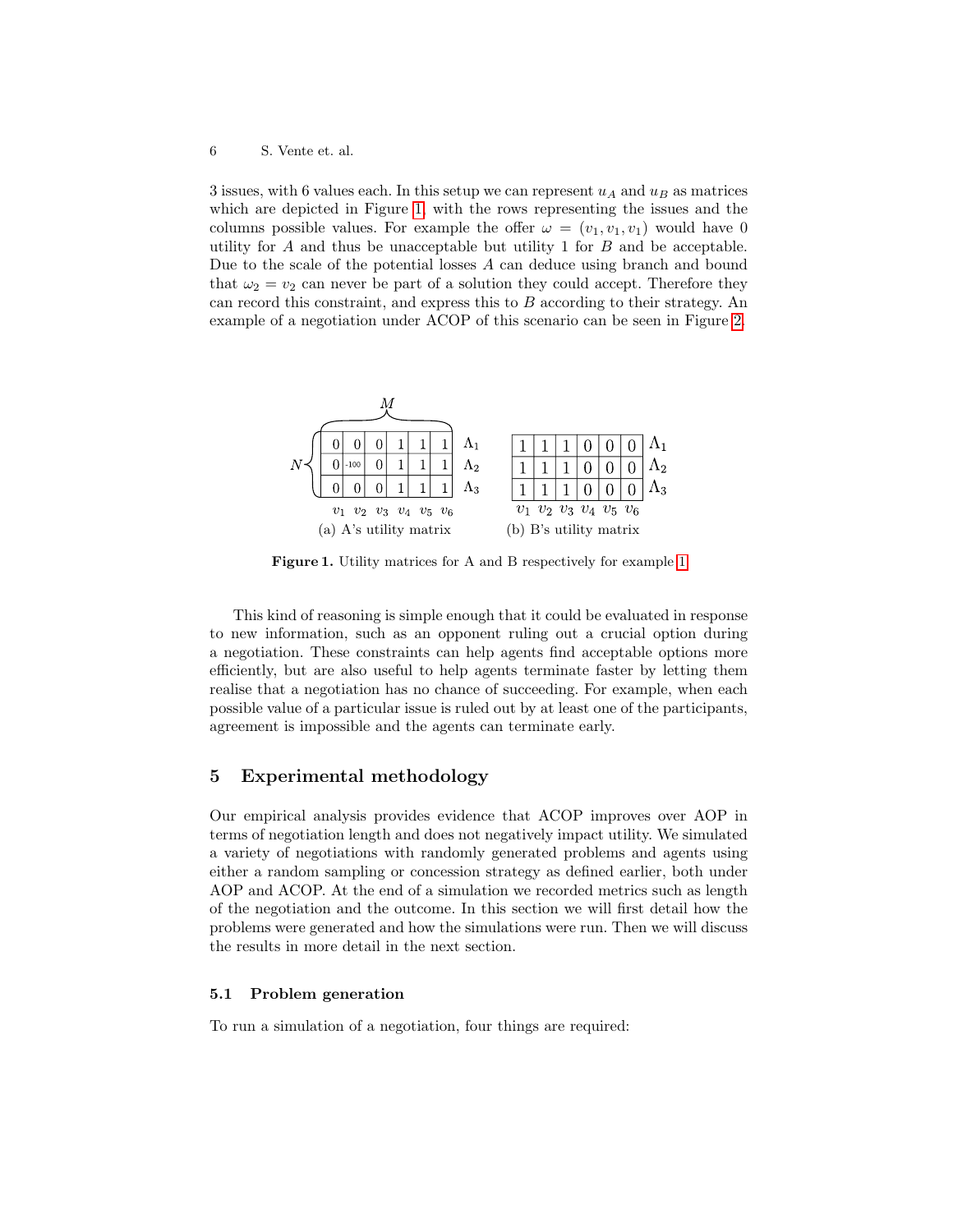| $\boldsymbol{A}$                 |                                                     | $\boldsymbol{B}$    |
|----------------------------------|-----------------------------------------------------|---------------------|
|                                  | $\omega^0 = (v_6, v_6, v_6)$                        |                     |
|                                  |                                                     | $u_b(\omega^0) = 0$ |
|                                  | $\omega^1 = (v_2, v_2, v_2)$                        |                     |
| $u_a(\omega^1) = -33\frac{1}{3}$ |                                                     |                     |
|                                  | $\omega^2 = (v_5, v_5, v_5)$<br>$\omega_2 \neq v_2$ |                     |
|                                  |                                                     | $u_b(\omega^2)=0$   |
|                                  | $\omega^3 = (v_2, v_5, v_2)$                        |                     |
| $u_a(\omega^3)=\frac{1}{3}$      |                                                     |                     |
|                                  | $ACCEPT(\omega^3)$                                  |                     |

<span id="page-6-0"></span>Figure 2. A schematic representation of an example negotiation under ACOP in the setting set out in Example [1](#page-4-1) assuming both agents use uniform weights

- 1. A negotiation space.
- 2. The utility functions for the two agents.
- 3. The reservation value for both agents.
- 4. The strategy and protocol the agents will use (in this case they are always equal for both agents).

To make the results easier to compare, the negotiation space remained constant, consisting of 5 issues each with 5 values across all negotiations. The utility function and the reservation value determine which part of the negotiation space is acceptable to which of the agents, whereas an agent's strategy determines how they explore the possibility space. We refer to an offer which is acceptable to both participants of a negotiation as a *solution* to that negotiation. Furthermore we call a negotiation *possible* if there exists at least one solution, and otherwise impossible. We use configuration to refer to a pair of utility functions and a pair of reservation values. A pair of utility functions is referred to as a scenario. Note that for any configuration, the number of solutions can be calculated to any outside observer with perfect information, since this is deterministic given the parameters. In total 261, 225 configurations were generated, for each of which 4 negotiations were simulated, each corresponding to one of the strategy and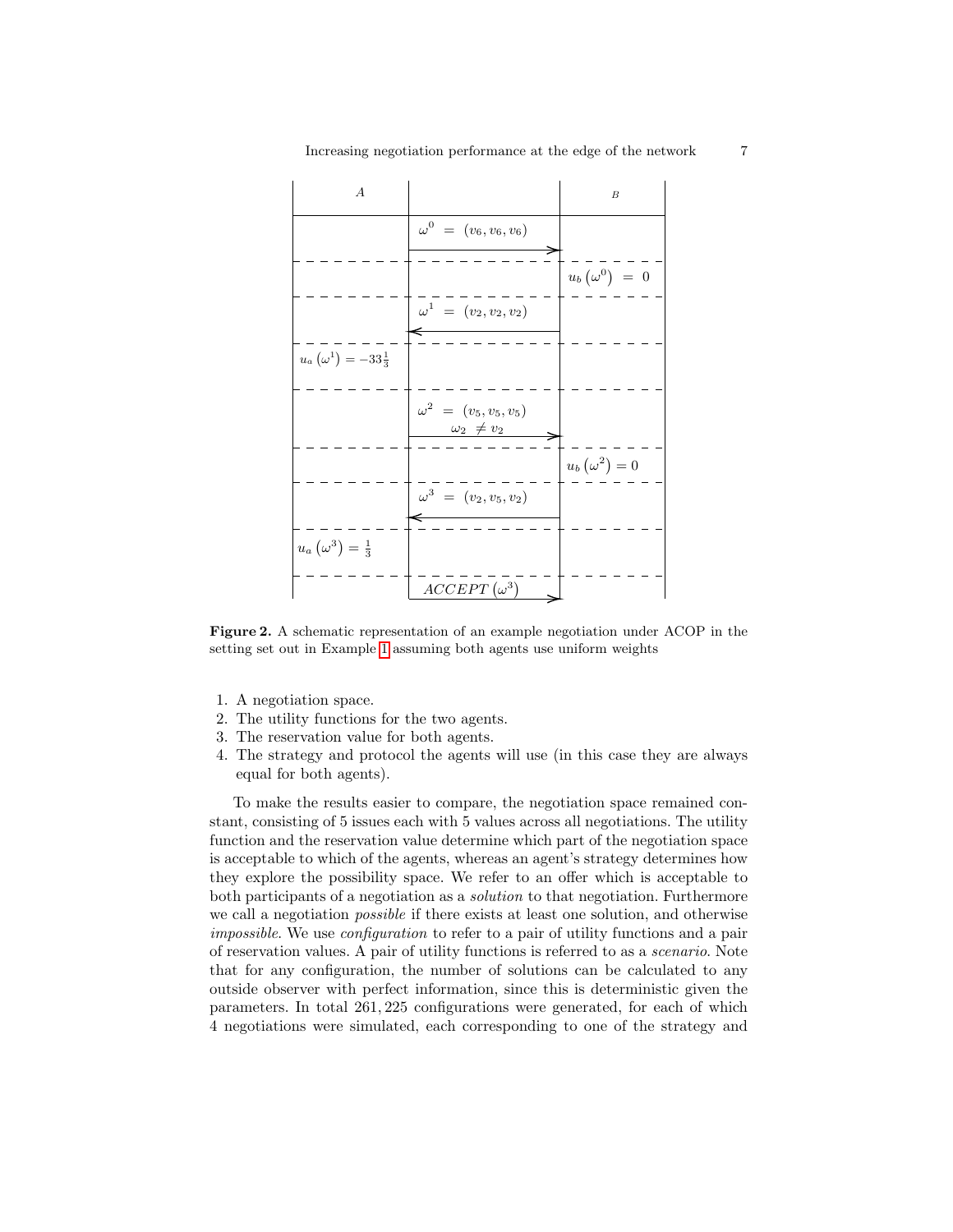protocol pairs. This means that in total 1, 044, 900 negotiations were simulated and for each of them the length of the negotiation and the utility the agents achieved at the end were recorded.

Initially 300 unique pairs of utility functions were generated by drawing from uniform distributions on either  $\{0, 1, \ldots, 100\}$  or  $\{0, 1, \ldots, 25\}$ . The scenarios were drawn from two possible distributions to ensure that both sufficient impossible and possible configurations would be tested. Whether there are many, if any, mutually agreeable options in a configuration can be quite sensitive to randomness in the utility functions, and the reservation values the agents adopt, especially when the utility functions have a wide range. For each of the 300 base scenarios, several variants were created by adding an equal number of constraints in both utility functions, up to a maximum of 12 per agent. Note that if we were to create a constraint in a value assignment where the opponent has very low utility, the constraint is unlikely to make a difference, since the opponent is not likely to make an offer that violates that constraint, meaning that the additional information doesn't get utilised. To avoid this problem we applied what we call *constraint injection*. This means that if we want to introduce  $n$  constraints in the utility function of agent A, we do this by determining the  $n$  most favourable assignments for  $B$  and overwrite the utilities for those assignments in  $A$ 's utility function with a value that is low enough to create a constraint. If A has a maximum utility of  $u_{maxA}$  then a value lower than  $-u_{maxA}$  is enough to ensure a constraint will be created. In this scenario, the theoretical best utility possible is 100. Therefore we used −1000 as our constraint value, to avoid potential boundary issues. An example of a generated scenario sampled from [0, 100] before and after injecting 1 constraint in each utility function can be seen in Figure [3.](#page-7-0)



(a) Scenario as originally generated (b) Scenario after injecting 1 constraint in each utility function. Note that the colour of the constrained cells is not to scale to preserve differentiability of the other colours

<span id="page-7-0"></span>Figure 3. Examples of generated utility matrices before and after injecting 1 constraint

We express reservation values as a percentage of the agent's maximum possible utility: an agent with a reservation value of  $\frac{1}{2}$  will only accept offers that have at least half the utility of the best possible outcome. Firstly let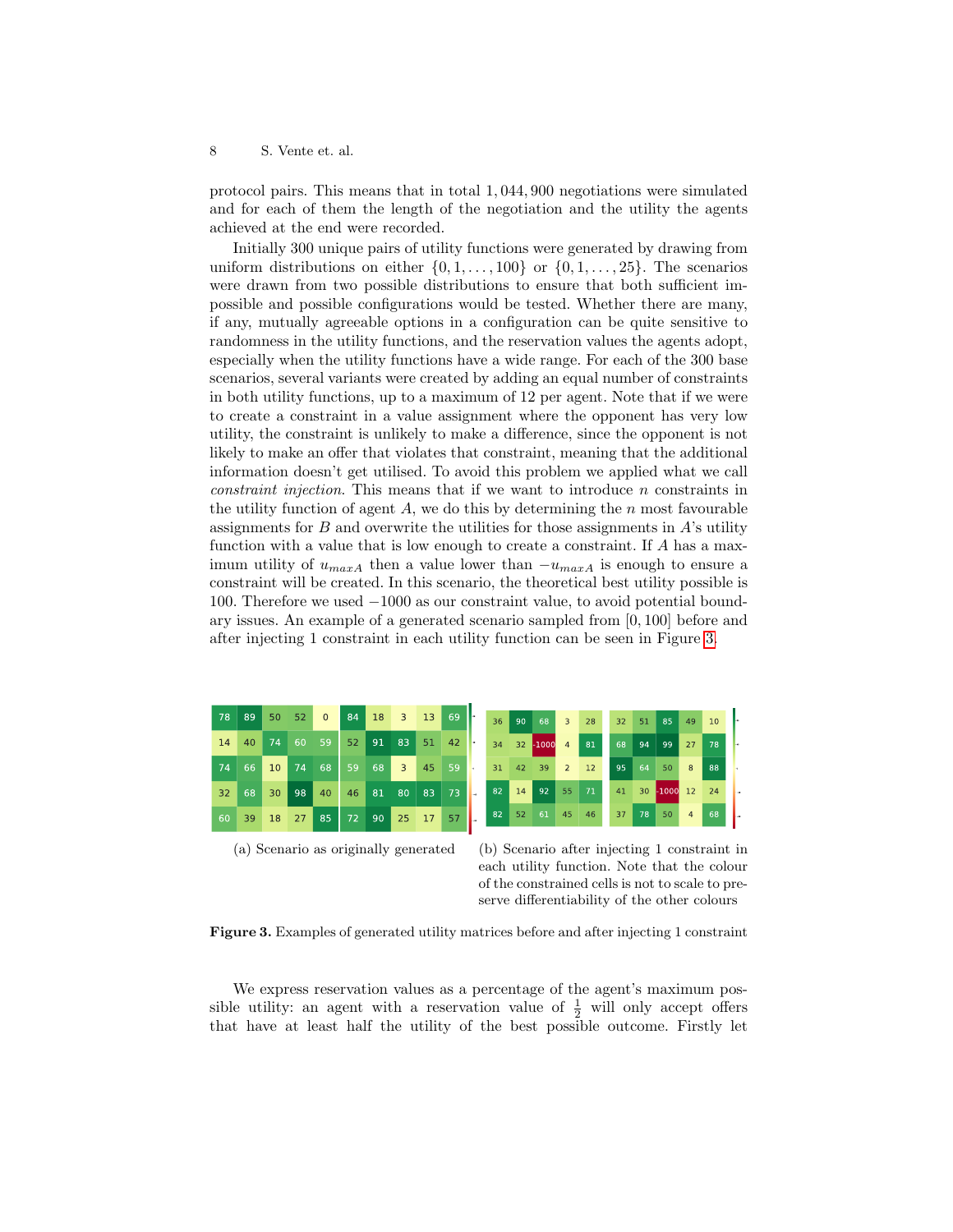$R_{lin} = \{\frac{1}{2} + \frac{i}{20} | i \in \{0, 1, ..., 9\}\},\$ i.e. 10 points spaced equally apart on  $[\frac{1}{2}, 1].$ Furthermore let  $R_{log} = \left\{10^{\log_{10}(\frac{1}{2}) - \frac{i \log_{10}(\frac{1}{2})}{10}} | i \in \{0, 1, ..., 9\}\right\}$ , i.e. 10 points in  $\left[\frac{1}{2}, 1\right]$  such that they are equally spaced in log-space. Pairs of reservation values were taken from either  $(R_{lin})^2$  or  $(R_{log})^2$ . Again, taking pairs from these two sets was to ensure that enough possible and impossible configurations would be explored.

#### 5.2 Running the simulations

We introduced the two strategies used in this work—random sampling and concession—and how they work under AOP back in Section [3.](#page-3-0) We will now first explain how the agents adapt these strategies to function under ACOP.

The constraint-aware version of the random sampling agent will adjust the distribution it samples from, when a new constraint is introduced so that any assignment that has been ruled out is given probability 0. Since base random sampling agents construct offers by independently sampling from the possible values for each issue, an agents using ACOP can simply assign probability 0 to the values that were ruled out, and renormalise the distribution.

The concession agent explores the negotiation space using breadth-first search with the utility function as a heuristic. When the constraint aware version of this agent receives a constraint, they adjust their utility function, but overwriting the utility of the value that is being ruled out by a value that is smaller than negative their best utility. This ensures that all offers not satisfying it will fall below the reservation value, ensuring that they will never generate an offer that violates a known constraint.

To summarise, for each of the configurations generated, as discussed in the last section, 4 simulations were run, corresponding to one of the following strategy and protocol pairs:

- 1. Random sampling using AOP.
- 2. Concession using AOP.
- 3. Random sampling using ACOP.
- 4. Concession using ACOP.

To ensure that the negotiations would terminate, even if the configuration was impossible, a timeout of 400 rounds was introduced, meaning that each agent is allowed to make at most 200 offers. After this number of offers, agents would simply terminate the negotiation without reaching an agreement. In addition, the random sampling agent also terminates if it cannot discover an offer that is acceptable to themselves after 1000 samples, and the concession agent would terminate as soon as it cannot find new offers that have a utility above the reservation value. We chose these values as they were deemed to provide generous upper bounds for agents on the edge of a network. At the end of the negotiation three variables were collected:

1. Whether the negotiation was successful.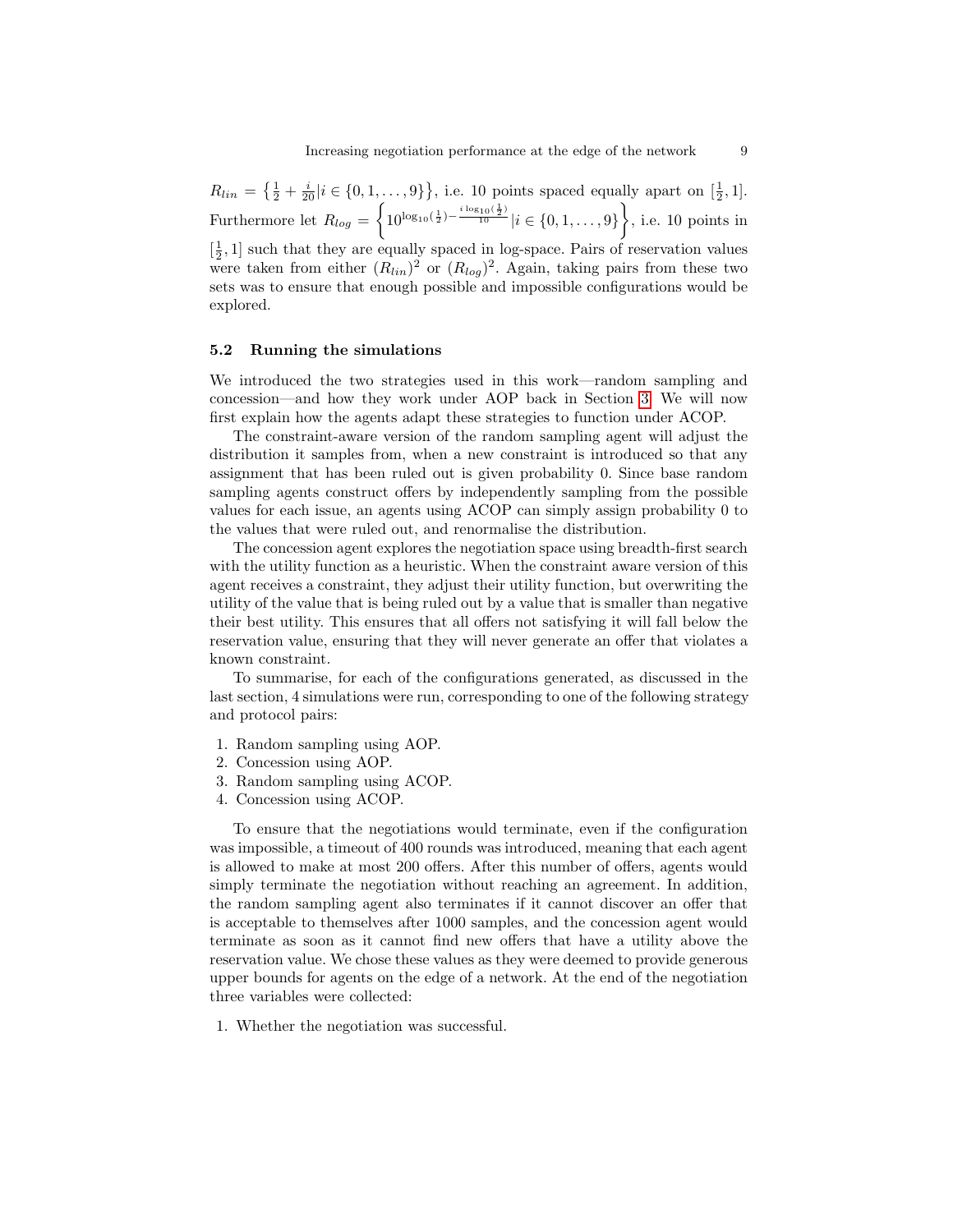- 10 S. Vente et. al.
- 2. How many messages were exchanged during the entire negotiation.
- 3. The utility achieved at the end of the negotiation by both agents.

Here the utility achieved by each of the agents was equal to the utility of the offer that was accepted or 0 if no agreement was reached.

# <span id="page-9-0"></span>6 Results

### 6.1 Impact of adopting ACOP on negotiation length

In this section, we study the impact that changing protocols, i.e., using constraints, has on negotiation length, keeping everything else fixed. Figure [4](#page-9-1) plots for each strategy the frequency of different negotiation lengths, in a logarithmic scale.



(a) Distribution of the length of the negotiations using concession



<span id="page-9-1"></span>(b) Distribution of the length of the negotiations using random

Figure 4. A distribution plot of the length of all the negotiations simulated. Note the logarithmic scale.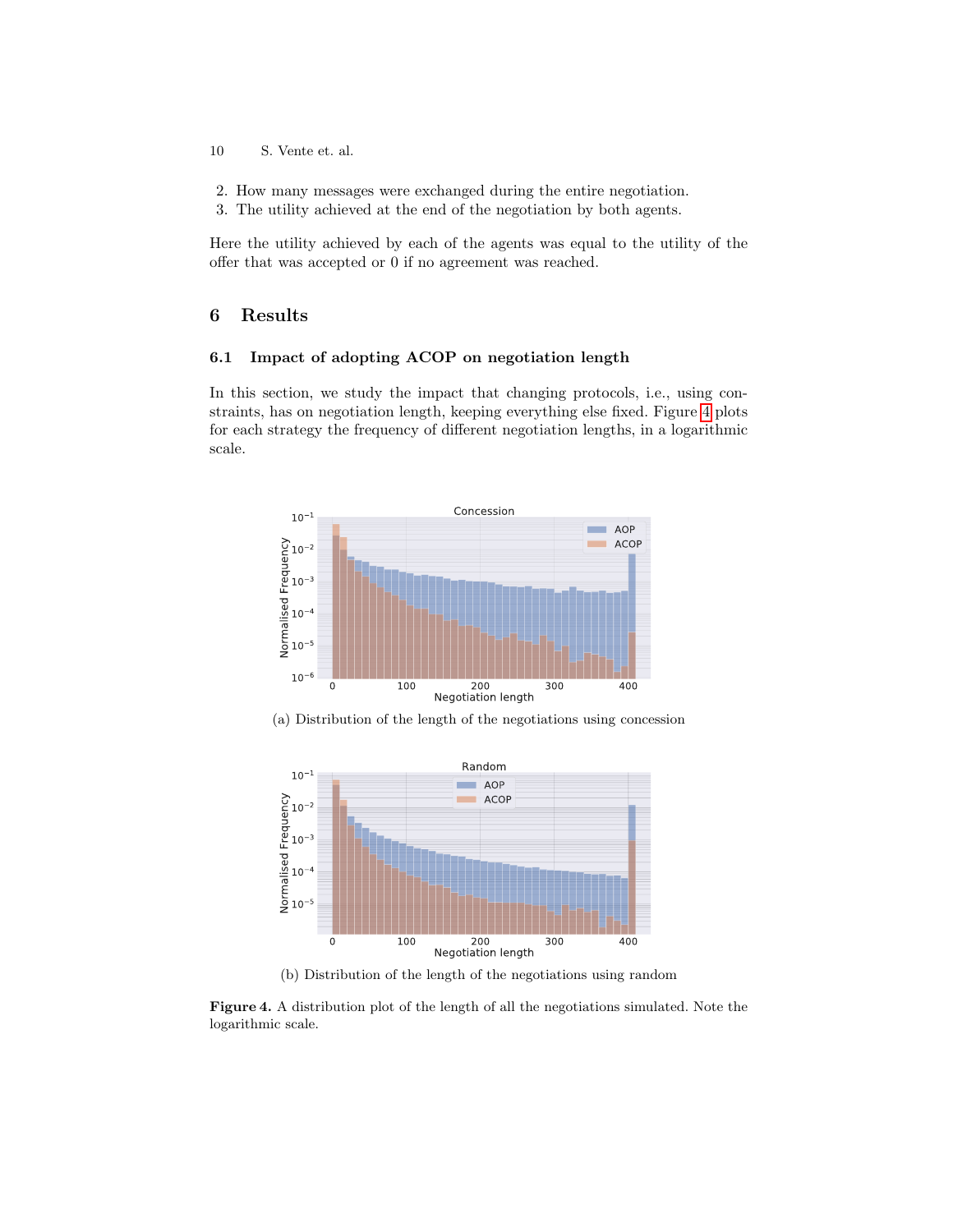This shows that ACOP requires substantially fewer messages than AOP on average, evidenced by the fact that much more of the mass of the ACOP bars is concentrated near the left in both graphs. It is worth noting that the peak at the right of the graphs is mostly due to impossible negotiations. This solidifies the idea that no matter the 'difficulty' of a negotiation, ACOP will on average terminate faster than AOP. We will investigate whether this means that ACOP achieves lower outcomes than AOP in the next section.

We can get a more detailed understanding of the impact of using ACOP compared to AOP by looking at the box-plot in Figure [5.](#page-11-0) This figure depicts the number of messages saved by using ACOP instead of AOP in an identical configuration. Here we have broken down the data by two categories: The strategy used, and whether the configuration had a solution or not.

For the agents using a random strategy, by far the most gains were made in the impossible configurations. Note that there are some configurations for which ACOP performed worse than AOP, as evidenced by the lower whisker. However, this is due to the randomness of the bidding. In these cases, the agents using AOP were simply unable to find an offer they found acceptable themselves, and thus terminated, while the constraints allowed the agents using ACOP to find proposals that were acceptable to themselves and thus kept negotiating. However we can deduce from the box plot that this is actually a relatively rare case. Even in cases where ACOP did not save a large number of messages, it almost never prolonged the negotiation by much if at all.

For concession agents, ACOP saved more messages when the configurations did have a solution, meaning that ACOP allowed the concession agents to search the negotiation space much more effectively. In the case where the configurations were impossible, ACOP still decreased the number of messages used even if fewer messages were saved. This is due to the fact that a lot of the impossible negotiations still have large sets of offers that are acceptable to just one of the agents that have to be ruled out. When considering all simulations run, we see that ACOP saves an average of 75 messages and with a median of 8 messages saved. Considering that the distribution of negotiation lengths is heavily skewed towards the lower end, we consider this to be a very favourable result. With these observations we conclude that ACOP performs at least as well as AOP and improves upon AOP substantially in the majority of cases when considering the length of a negotiation.

#### 6.2 Impact of adopting ACOP on competitive advantage

Before analysing the outcome of a negotiation in terms of utility two key observations need to be made. First of all, these results are highly dependent on the range of the utility functions. Secondly, the cost that agents incur by ending a negotiation without agreement can have a big impact on the results. The impact of having different non-agreement costs or very different utility functions is outside of the scope of this work. Therefore the agents in this work did not receive an additional penalty for failing to reach an agreement (i.e., a non-agreement was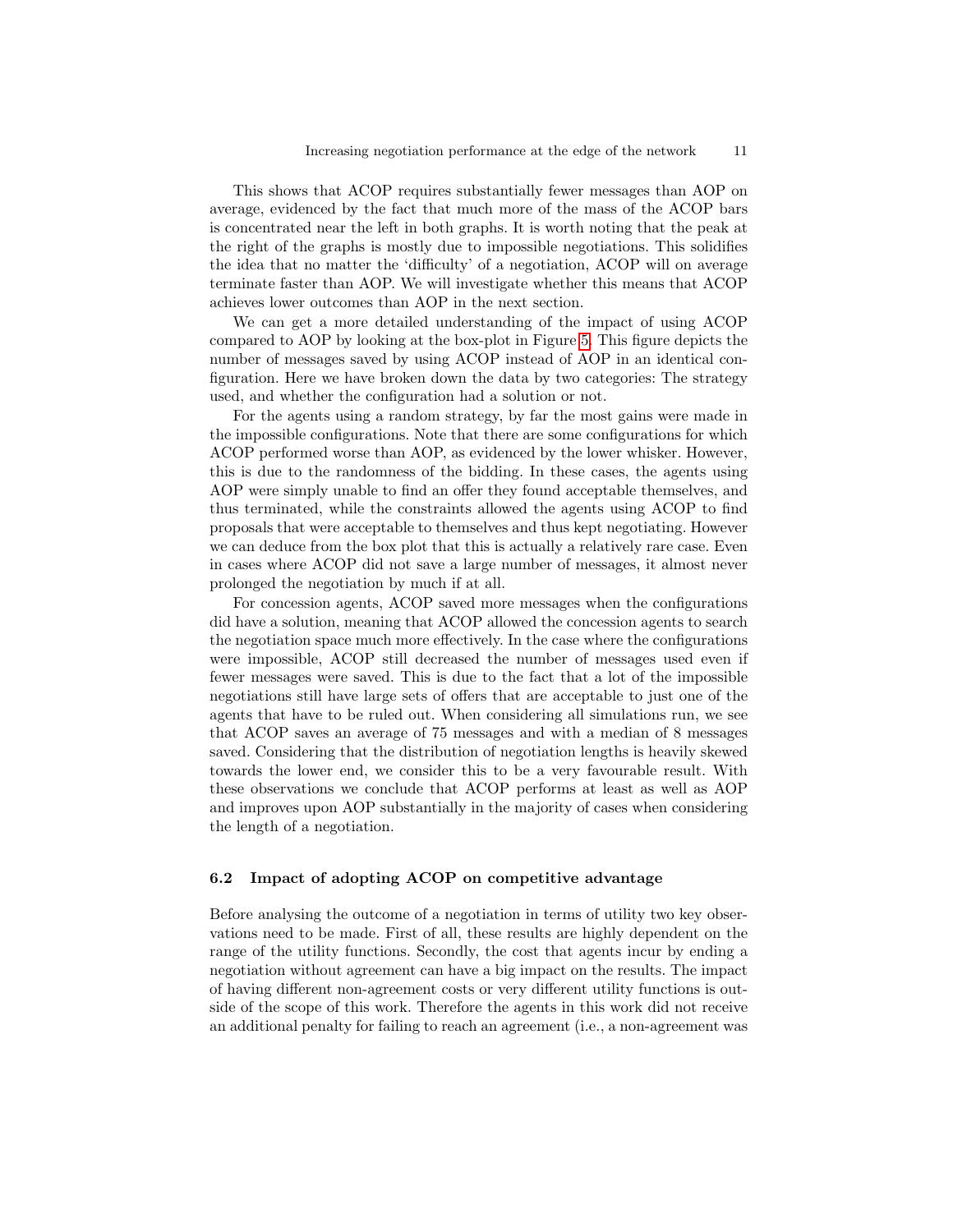

<span id="page-11-0"></span>Figure 5. A box plot detailing the messages saved by using ACOP compared to AOP with identical configurations.

given utility 0 for both agents) and they were all given similar utility functions as discussed previously.

Here we will investigate whether adopting ACOP negatively impacts the outcome of identical negotiations in which agents use AOP. To this end we compared the utility of the negotiations using ACOP to that of the negotiations of the same configuration but using AOP. In Table [1](#page-12-0) a per-strategy-breakdown can be seen of what percentage of the negotiations using ACOP had a much better, better, equal, worse or much worse outcome than negotiations of equal configurations using AOP. If ACOP has a higher utility, the configuration was classified as better. If ACOP had a utility of at least 10 higher (10% of the theoretical maximum utility) it was classified as much better, with worse and much worse being defined similarly in the other direction.

In this table, we can see that for the concession agent, the vast majority of negotiations using ACOP (81.68%) had the exact same utility at the end as a negotiation of an identical configuration using AOP. While there were some cases in which ACOP performed slower, this happened in only roughly 3% of all cases, and in only 0.55% was the difference in utility bigger than 10. Conversely, in about 15% of the cases ACOP achieved a higher utility at the end of a negotiation, and in roughly 9% did it gain more than 10 utility above what AOP achieved.

Looking at the percentages for the random agent, we see that while there are more negotiations where ACOP achieves a lower utility than AOP. This was to be expected, since agents will immediately accept any offer from the adversary they find acceptable. Furthermore, we can see that the frequencies are symmetrically distributed, meaning there are roughly equal numbers of configurations that achieved a higher utility using ACOP as there are configurations that achieved a lower utility using ACOP. This pattern can be easily explained by the randomness of the bidding of the agents.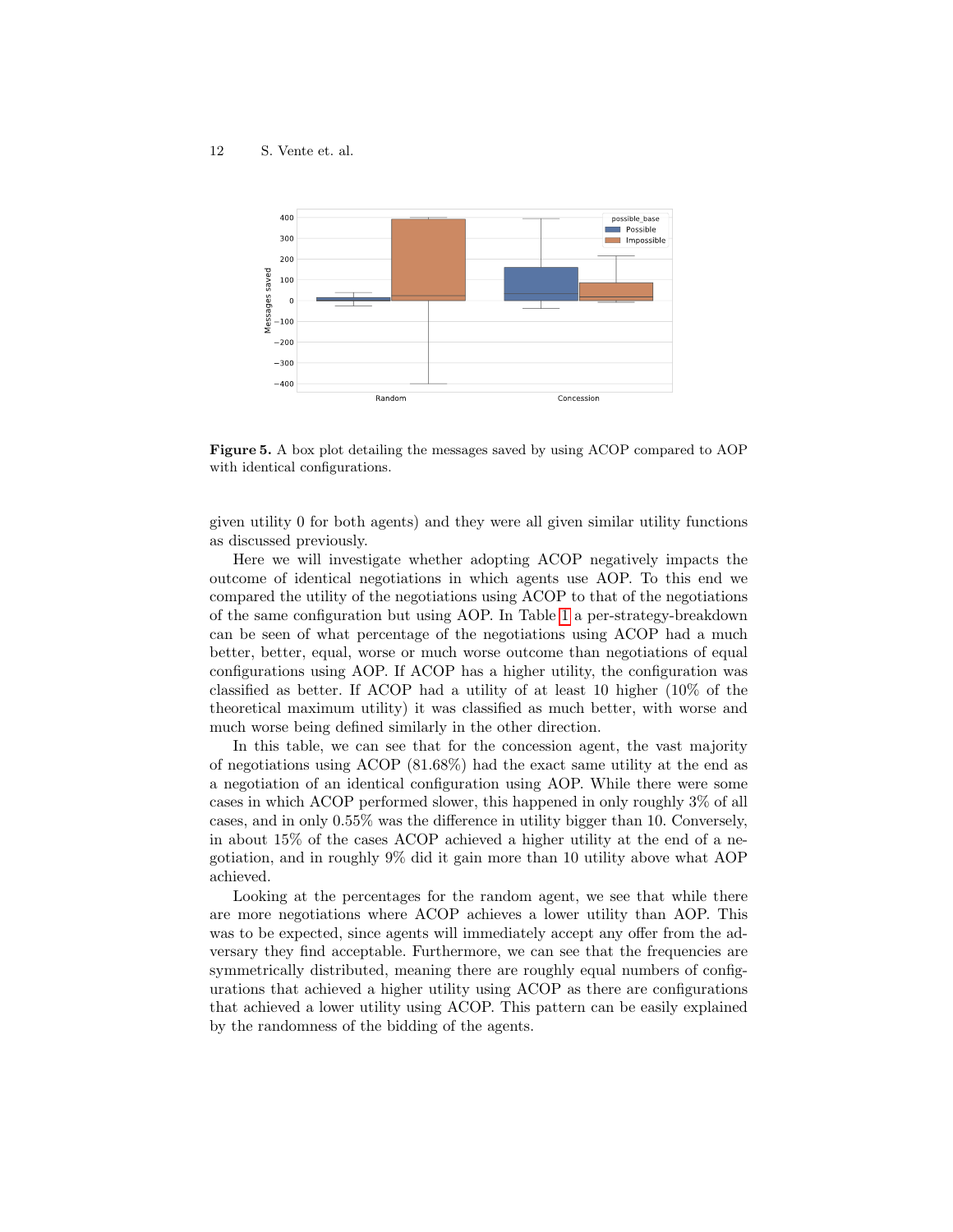|          |                        | Percentage of total |
|----------|------------------------|---------------------|
| Strategy | ACOP compared to AOP   |                     |
|          | Concession Much better | 9.06                |
|          | Better                 | 5.88                |
|          | Equal                  | 81.68               |
|          | Worse                  | 2.82                |
|          | Much worse             | 0.55                |
| Random   | Much better            | 3.40                |
|          | Better                 | 27.83               |
|          | Equal                  | 38.44               |
|          | Worse                  | 27.62               |
|          | Much worse             | 2.70                |

<span id="page-12-0"></span>Table 1. Table detailing the percentages of configurations broken down by strategy and how the utility of the outcome of ACOP compared to that of AOP. Configurations for which the difference in utility was greater than 10 would be classified as either much better (if ACOP did better), or much worse (if AOP did better)

With all of these observations, we conclude that using ACOP does not negatively affect the outcome of the negotiations in any systematic way.

### 7 Conclusion

In this paper we proposed a novel extension to the Alternating Offers Protocol (AOP) called Alternating Constrained Offers Protocol (ACOP) which allows agents to express constraints to the adversary along with offering counter proposals. These constraints can be given to an agent apriori, or discovered using branch-and-bound algorithms. This protocol allows agents—especially agents deployed on low-power devices at the edge of a network—to terminate negotiations faster without consistently negatively impacting the utility of the outcome, allowing them to save bandwidth without the need to equip them with sophisticated reasoning capabilities. We explored the impact that this extension has on the length of the negotiations as well as on the utility achieved at the end of the negotiation. We empirically showed that this extension substantially reduces the number of messages agents have to exchange during a negotiation. When agreement is possible, using ACOP helps agents to come to an agreement faster, and when agreement is impossible, agents using ACOP terminate much faster than agents using AOP both when agents adopt a probabilistic or a deterministic search method. In addition, we showed that using ACOP has no systematic negative impact on the quality of the outcome in terms of utility when compared to the same strategies using AOP.

While the results of this work were promising, the scenarios and strategies used to produce them were not very complex. Future work will include investigating the performance of ACOP under non-linear utility functions, and with more sophisticated strategies and opponent models, comparing also with other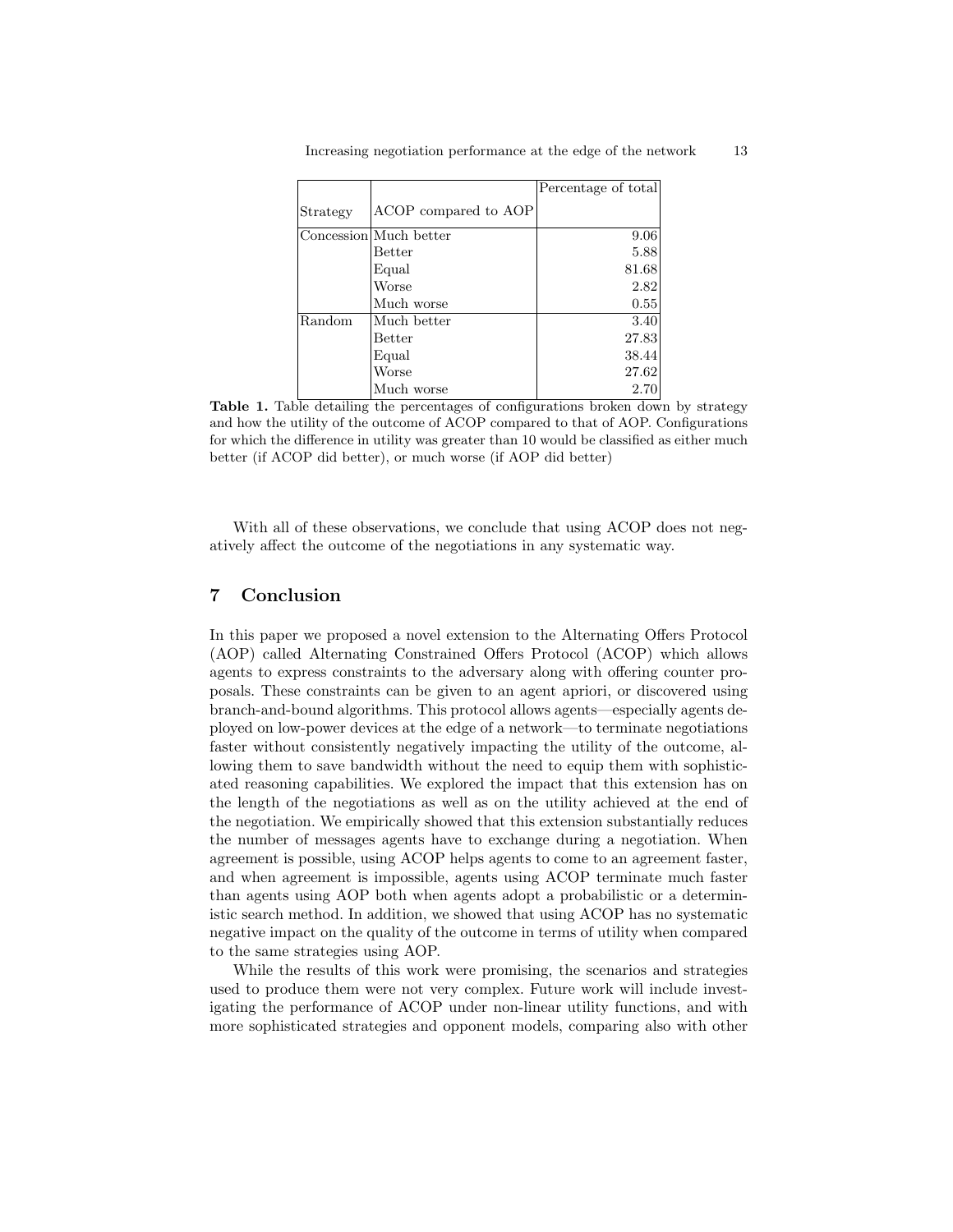approaches for dealing for instance with fuzzy constraints [\[15\]](#page-14-9), and with also much larger large, non-linear agreement spaces [\[10\]](#page-13-10). Another avenue will be to understand the impact of using soft constraints rather than hard ones.

# References

- <span id="page-13-0"></span>1. Aydo˘gan, R., Festen, D., Hindriks, K.V., Jonker, C.M.: Alternating Offers Protocols for Multilateral Negotiation. In: Modern Approaches to Agent-Based Complex Automated Negotiation, pp. 153–167. Springer International Publishing, Cham (2017). [https://doi.org/10.1007/978-3-319-51563-2](https://doi.org/10.1007/978-3-319-51563-2_10) 10
- <span id="page-13-6"></span>2. Azar, A.G., Nazaripouya, H., Khaki, B., Chu, C., Gadh, R., Jacobsen, R.H.: A Non-Cooperative Framework for Coordinating a Neighborhood of Distributed Prosumers. IEEE Transactions on Industrial Informatics 15(5), 2523–2534 (May 2019).<https://doi.org/10.1109/TII.2018.2867748>
- <span id="page-13-5"></span>3. Baarslag, T., Hendrikx, M.J.C., Hindriks, K.V., Jonker, C.M.: Learning about the opponent in automated bilateral negotiation: A comprehensive survey of opponent modeling techniques. Autonomous Agents and Multi-Agent Systems 30(5), 849– 898 (Sep 2016).<https://doi.org/10.1007/s10458-015-9309-1>
- <span id="page-13-8"></span>4. Baarslag, T., Hindriks, K.V.: Accepting Optimally in Automated Negotiation with Incomplete Information. In: Proceedings of the 2013 International Conference on Autonomous Agents and Multi-Agent Systems. pp. 715–722. AAMAS '13, International Foundation for Autonomous Agents and Multiagent Systems, Richland, SC (2013)
- <span id="page-13-1"></span>5. Fatima, S., Kraus, S., Wooldridge, M.: Principles of automated negotiation. Cambridge University Press (2014)
- <span id="page-13-2"></span>6. Gaciarz, M., Aknine, S., Bhouri, N.: Constraint-Based Negotiation Model for Traffic Regulation. In: 2015 IEEE/WIC/ACM International Conference on Web Intelligence and Intelligent Agent Technology (WI-IAT). vol. 2, pp. 320–327. IEEE, Singapore (Dec 2015).<https://doi.org/10.1109/WI-IAT.2015.72>
- <span id="page-13-7"></span>7. Gode, D.K., Sunder, S.: Allocative Efficiency of Markets with Zero-Intelligence Traders: Market as a Partial Substitute for Individual Rationality. Journal of Political Economy 101(1), 119–137 (Feb 1993).<https://doi.org/10.1086/261868>
- <span id="page-13-9"></span>8. Hindriks, K., Jonker, C., Tykhonov, D.: Using Opponent Models for Efficient Negotiation. In: Proceedings of The 8th International Conference on Autonomous Agents and Multiagent Systems - Volume 2. pp. 1243–1244. AAMAS '09, International Foundation for Autonomous Agents and Multiagent Systems, Richland, SC (2009)
- <span id="page-13-3"></span>9. de la Hoz, E., Gimenez-Guzman, J.M., Marsa-Maestre, I., Orden, D.: Automated negotiation for resource assignment in wireless surveillance sensor networks. Sensors (Basel, Switzerland) 15(11), 29547–29568 (Nov 2015). [ht](https://doi.org/10.3390/s151129547)[tps://doi.org/10.3390/s151129547,](https://doi.org/10.3390/s151129547) [https://www.ncbi.nlm.nih.gov/pubmed/](https://www.ncbi.nlm.nih.gov/pubmed/26610512) [26610512](https://www.ncbi.nlm.nih.gov/pubmed/26610512), 26610512[pmid]
- <span id="page-13-10"></span>10. Jonge, D., Sierra, C.: NB<sup>3</sup>: A multilateral negotiation algorithm for large, nonlinear agreement spaces with limited time. Autonomous Agents and Multi-Agent Systems 29(5), 896942 (Sep 2015). [https://doi.org/10.1007/s10458-014-9271-3,](https://doi.org/10.1007/s10458-014-9271-3) <https://doi.org/10.1007/s10458-014-9271-3>
- <span id="page-13-4"></span>11. Klein, M., Faratin, P., Sayama, H., Bar-Yam, Y.: Negotiating complex contracts. Group Decision and Negotiation  $12(2)$ , 111–125 (2003)